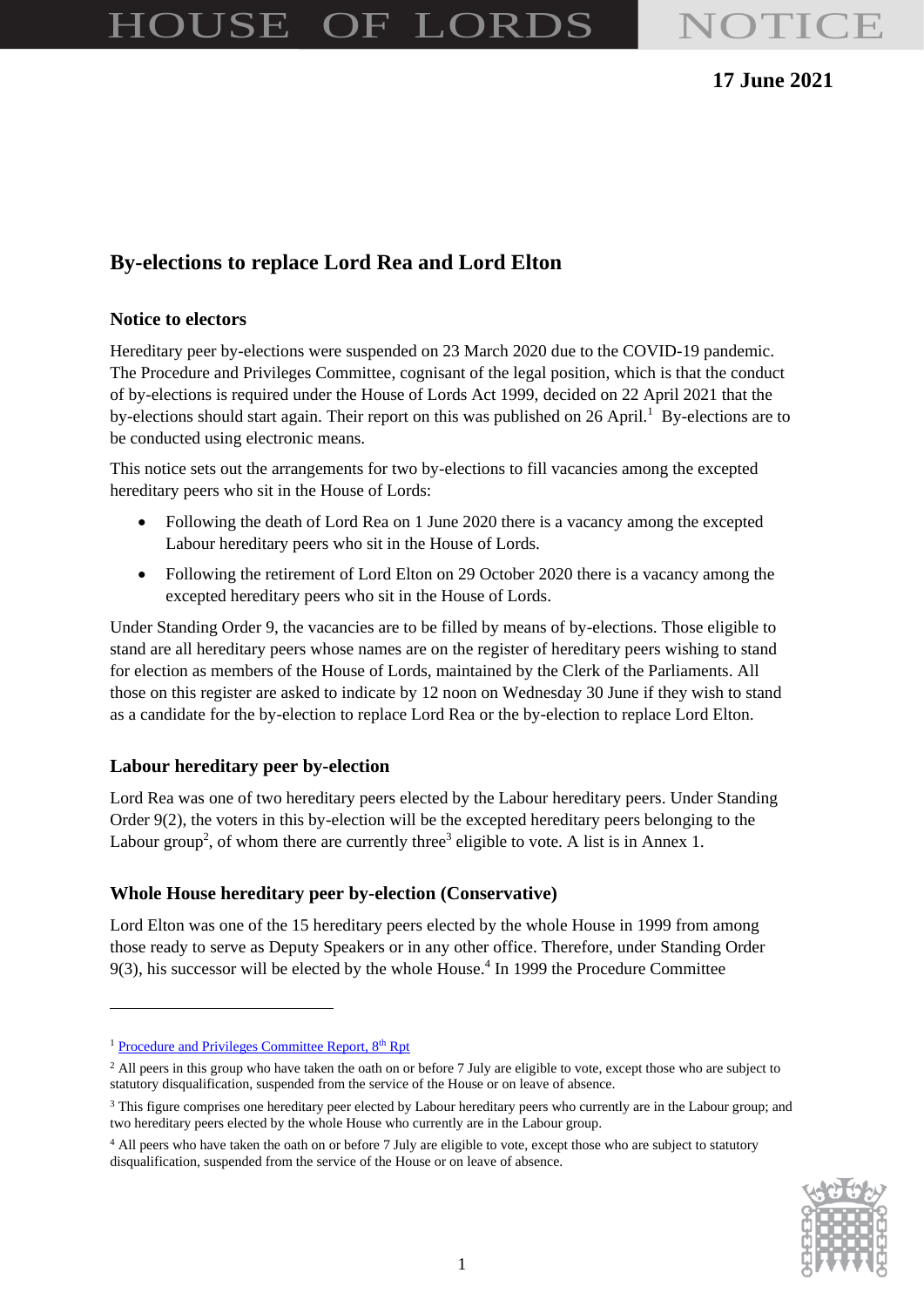recommended that any peer elected at a by-election in this category should not be expected to serve as a Deputy Speaker. Under the terms of an informal agreement amongst the parties and groups in the House of Lords, it is expected that this vacancy will be filled by an hereditary peer who will sit as a Conservative member of the House.

### **This Notice sets out the timetable for the two by-elections.**

## **Conduct of the by-elections**

Candidates will be invited, but not required, to submit statements in support of their candidature. Such statements, which will not exceed 75 words, will be circulated by the House Administration to all electors.

The Code of Conduct for the by-elections is in Annex 2. Civica Election Services are assisting the Clerk of the Parliaments with the organisation of the by-elections.

| Wednesday 30 June,<br>$12$ noon | Deadline for candidate registration and deadline for members to<br>register for a postal vote (only members with accessibility<br>requirements or members without a parliamentary email address<br>may request a postal vote). |
|---------------------------------|--------------------------------------------------------------------------------------------------------------------------------------------------------------------------------------------------------------------------------|
| Monday 5 July                   | Ballot papers sent by Civica Election Services to those requesting a<br>postal vote.                                                                                                                                           |
| Monday 5 July                   | List of candidates and statements issued to electors.                                                                                                                                                                          |
| Monday 12 July                  | Voting to take place electronically from $10am - 5pm$ . 5pm is also<br>the deadline for receipt of ballot papers.                                                                                                              |
| Thursday 15 July                | Result of the by-election reported to the House.                                                                                                                                                                               |

#### **Timetable for the by-election to replace Lord Rea (Labour group electors)**

| Timetable for the by-election to replace Lord Elton (whole House election) |  |  |  |
|----------------------------------------------------------------------------|--|--|--|
|                                                                            |  |  |  |

| Wednesday 30 June,<br>12 noon | Deadline for candidate registration and deadline for members to<br>register for a postal vote (only members with accessibility<br>requirements or members without a parliamentary email address<br>may request a postal vote). |  |
|-------------------------------|--------------------------------------------------------------------------------------------------------------------------------------------------------------------------------------------------------------------------------|--|
| Monday 5 July                 | Ballot papers sent by Civica Election Services to those requesting a<br>postal vote.                                                                                                                                           |  |
| Monday 5 July                 | List of candidates and statements issued to electors.                                                                                                                                                                          |  |

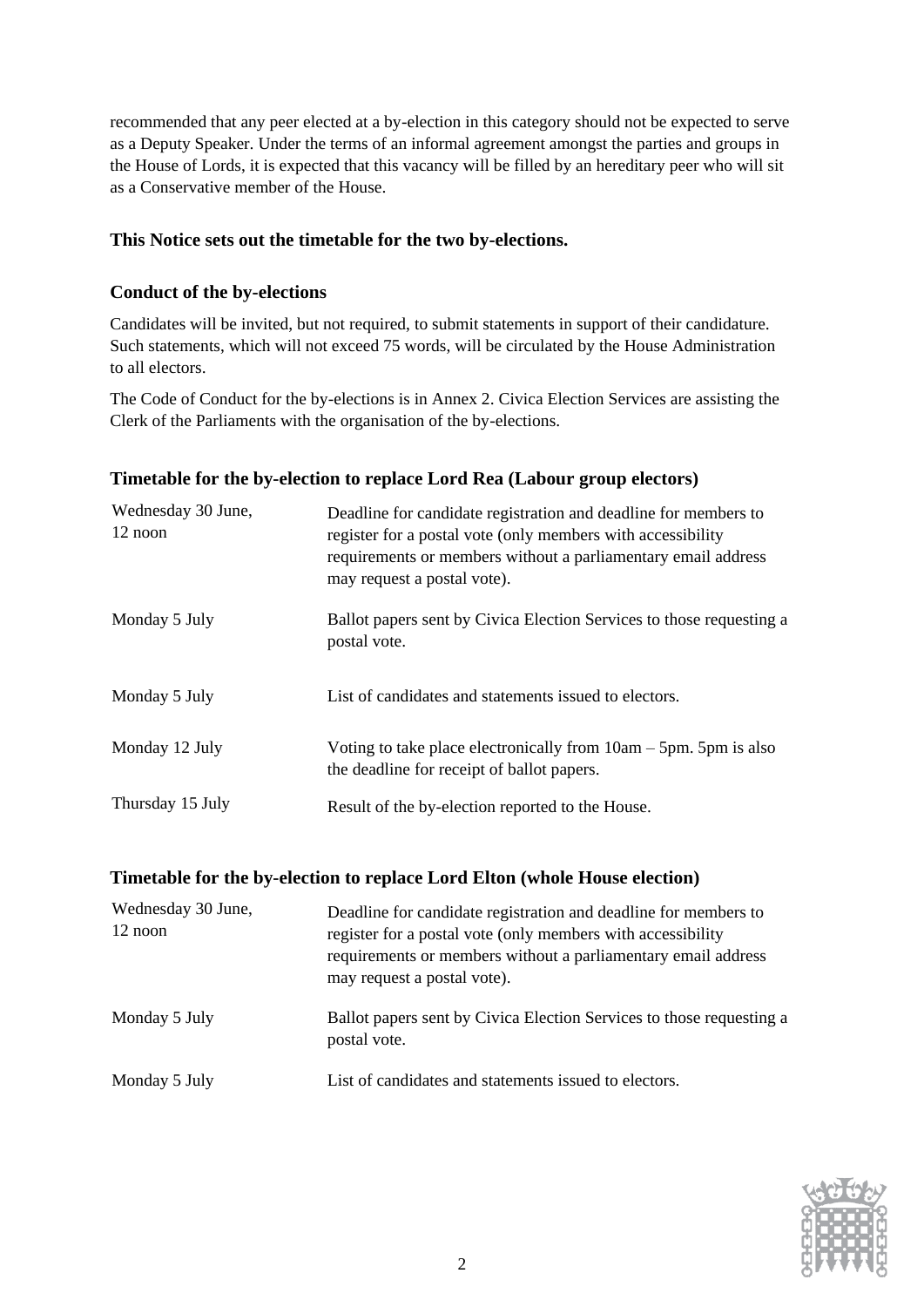| Tuesday $13 -$    | Voting to take place electronically from 10am on Tuesday 13 July                                                       |
|-------------------|------------------------------------------------------------------------------------------------------------------------|
| Wednesday 14 July | $-5$ pm on Wednesday 14 July. 5pm on 14 July is also the deadline<br>for receipt of postal ballot papers. <sup>5</sup> |
| Thursday 15 July  | Result of the by-election reported to the House.                                                                       |

## **Voting system**

The voting system will be conducted via a secret ballot. The Alternative Vote system will be used for all by-elections.

Voters place the figure 1 in the box next to the name of the candidate they most strongly support, the figure 2 against the next most favoured candidate, and so on. Voters may cast as many or as few votes as they wish. In order to be elected, the first successful candidate must receive at least as many votes as all the other candidates put together. In the event of this not happening after first preference votes have been allocated, the votes of the candidates receiving the lowest number of first preference votes will be shared out according to the second preference marked on them. This will be repeated until one candidate has at least half of the total valid votes.

#### **Results**

The results of both elections will be announced in the House of Lords chamber by the Clerk of the Parliaments at a convenient moment (likely to be after oral questions) on Thursday 15 July.

The full results, including the number of first preference votes cast for each candidate and the position after each transfer of votes, will be available in the Printed Paper Office soon after the announcement by the Clerk of the Parliaments. The results will also be published online at [www.parliament.uk.](http://www.parliament.uk/)

## **Postal ballots – for the by-election to replace Lord Rea and the by-election to replace Lord Elton**

Members who have accessibility needs which mean they cannot use the online voting system or who do not have a parliamentary email address may request a postal vote. Such requests for postal votes must be received by noon on Wednesday 30 June by returning the form below. Members should specify the address to which the ballot paper should be posted. Ballot papers will be posted on Monday 5 July. The ballot papers for postal votes will be sent by Civica Election Services. The ballot papers must be returned by post to Civica Election Services (a prepaid addressed envelope will be provided). Postal votes must be returned to Civica Election Services by:

- 5pm on Monday 12 July for the by-election to replace Lord Rea.
- 5pm on Wednesday 14 July for the by-election to replace Lord Elton.

Postal ballot papers arriving after the deadlines will not be counted.



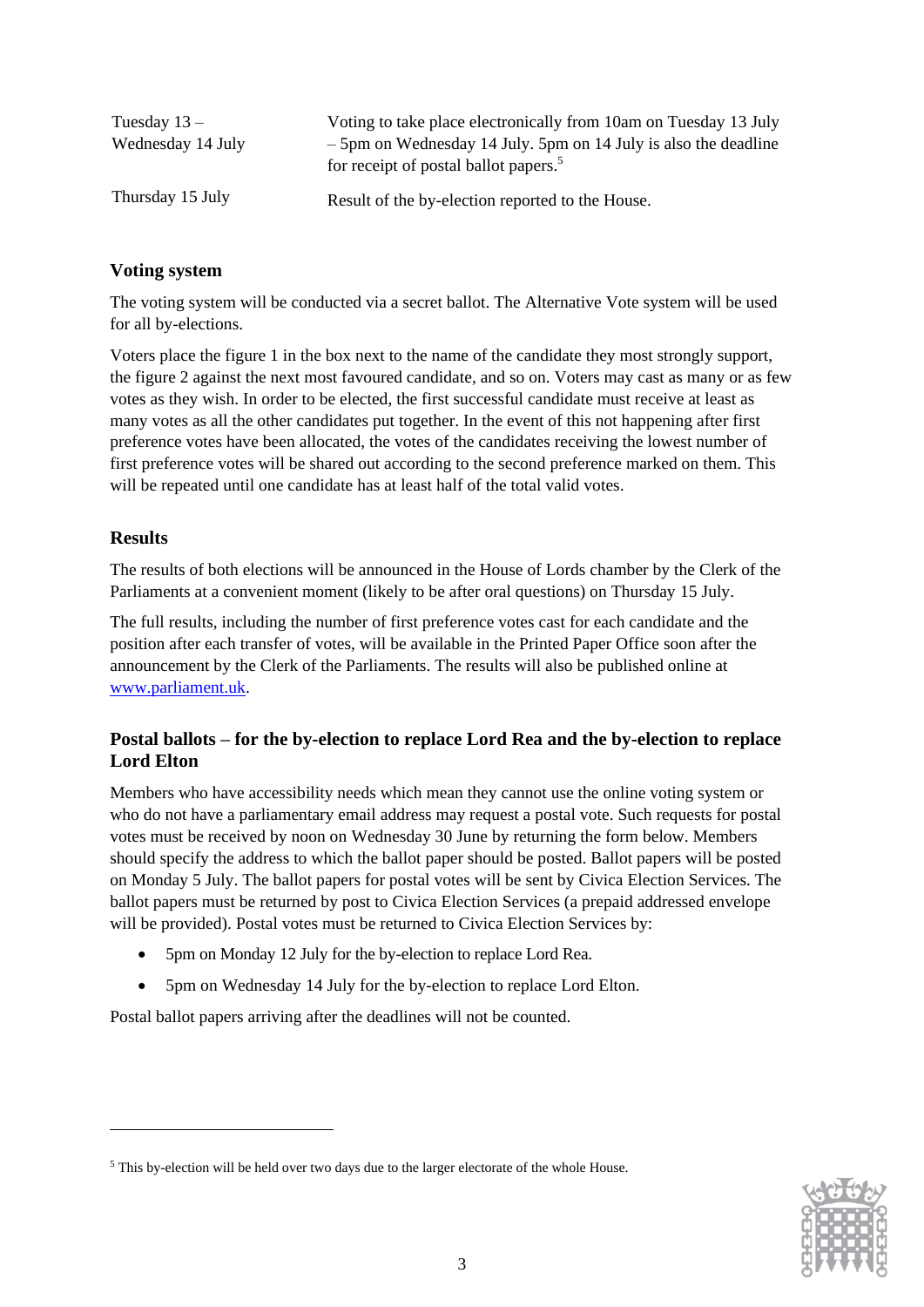# **Data sharing**

 Electors should note that their name, parliamentary email address and, if they wish to request a postal ballot, their postal address will be shared with Civica Election Services for the purposes of the administration of the by-election. The lawful basis for processing this information is Article 6(1)(e) of the UK General Data Protection Regulation, as supplemented by the Data Protection Act 2018.

# **Enquiries**

Enquiries may be addressed as follows:

- By e-mail: [hlbyelections@parliament.uk](mailto:hlbyelections@parliament.uk)
- By telephone: 0207 219 4808/2257

SIMON BURTON Clerk of the Parliaments

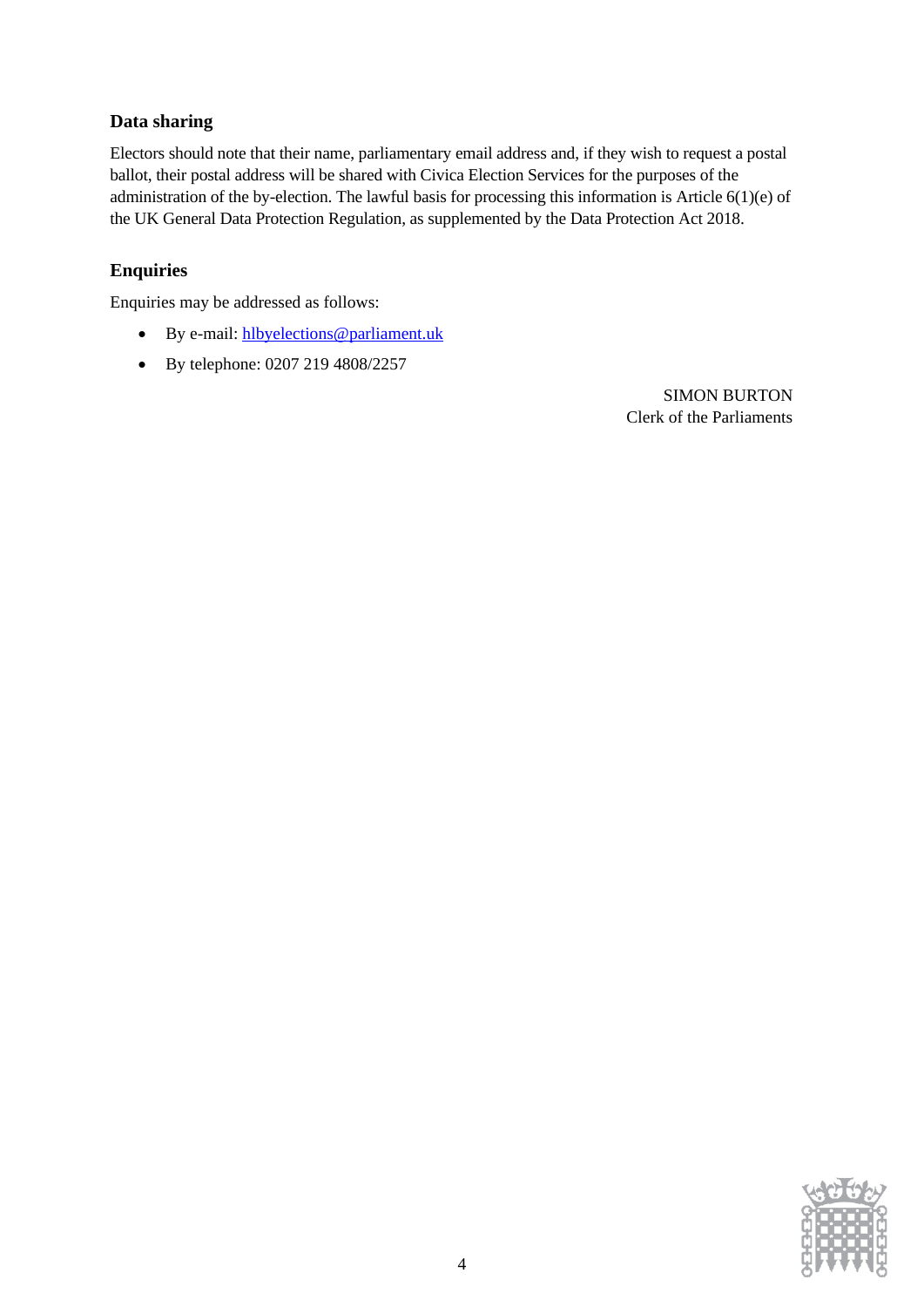# **Annex 1: Excepted Labour hereditary peers as at 15 June 2021**

*Elected by a party or group and sitting as Labour peers* 

Grantchester, L.

*Elected by the whole House and sitting as Labour peers* 

Hanworth, V. Simon, V.

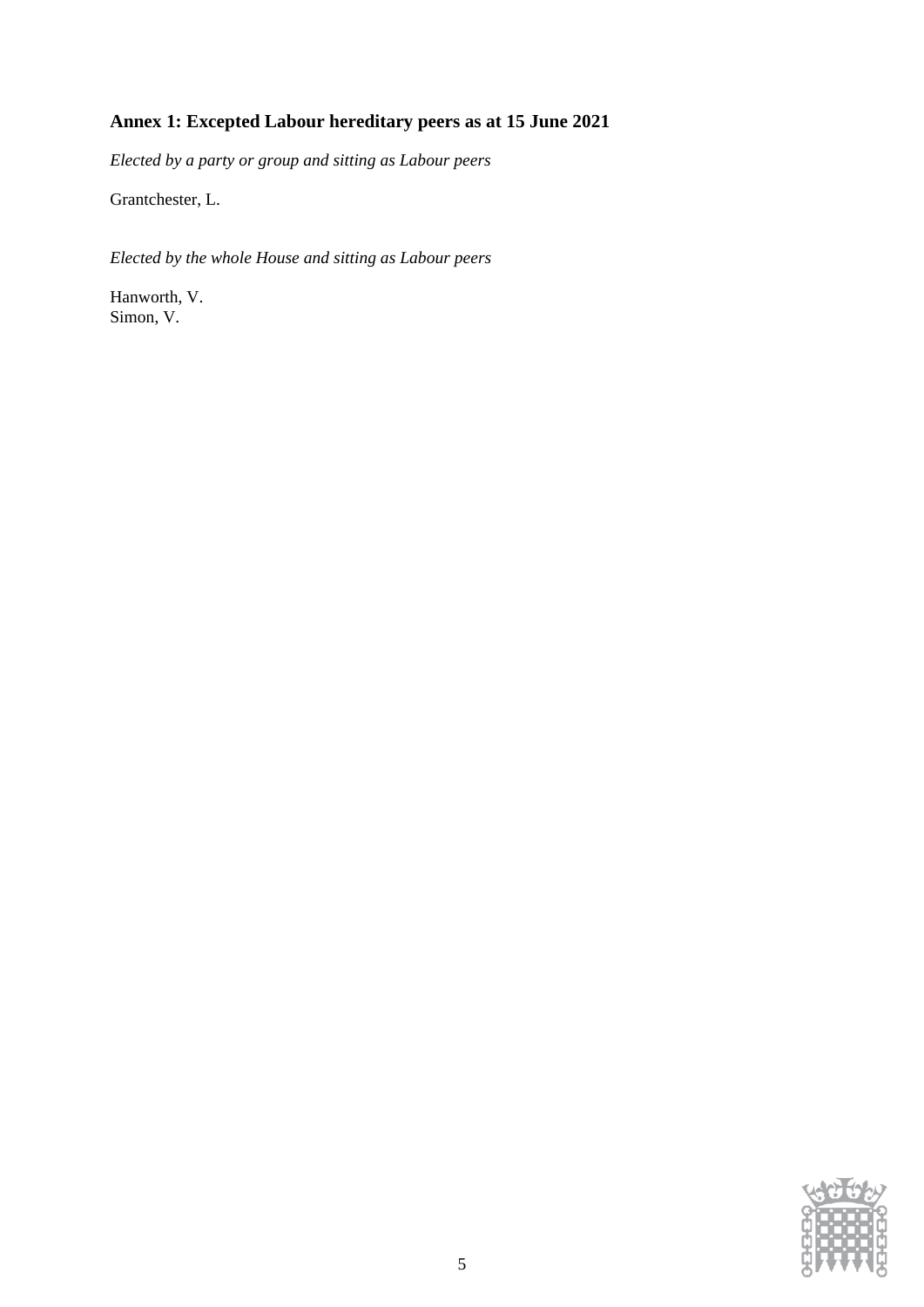### **Annex 2: Code of Conduct**

- 1. Voting instructions will not indicate any qualification or reason why a candidate should be elected.
- 2. Candidates may not offer hospitality, entertainment or financial inducements to electors intended to influence their votes or likely to have that effect.
- 3. Candidates may not engage in any activity intended or likely to discredit other candidates in the election.
- 4. If the Clerk of the Parliaments suspects, on reasonable grounds, that some material irregularity or improper conduct may have occurred in the electoral process, he may refer the matter to the Committee for Procedure and Privileges. The committee may, if it thinks fit, recommend the disqualification of a successful candidate if their election appears to have been influenced by material irregularity or improper conduct.
- 5. In this code of conduct, "candidate" includes an agent or supporter acting on behalf of the candidate.